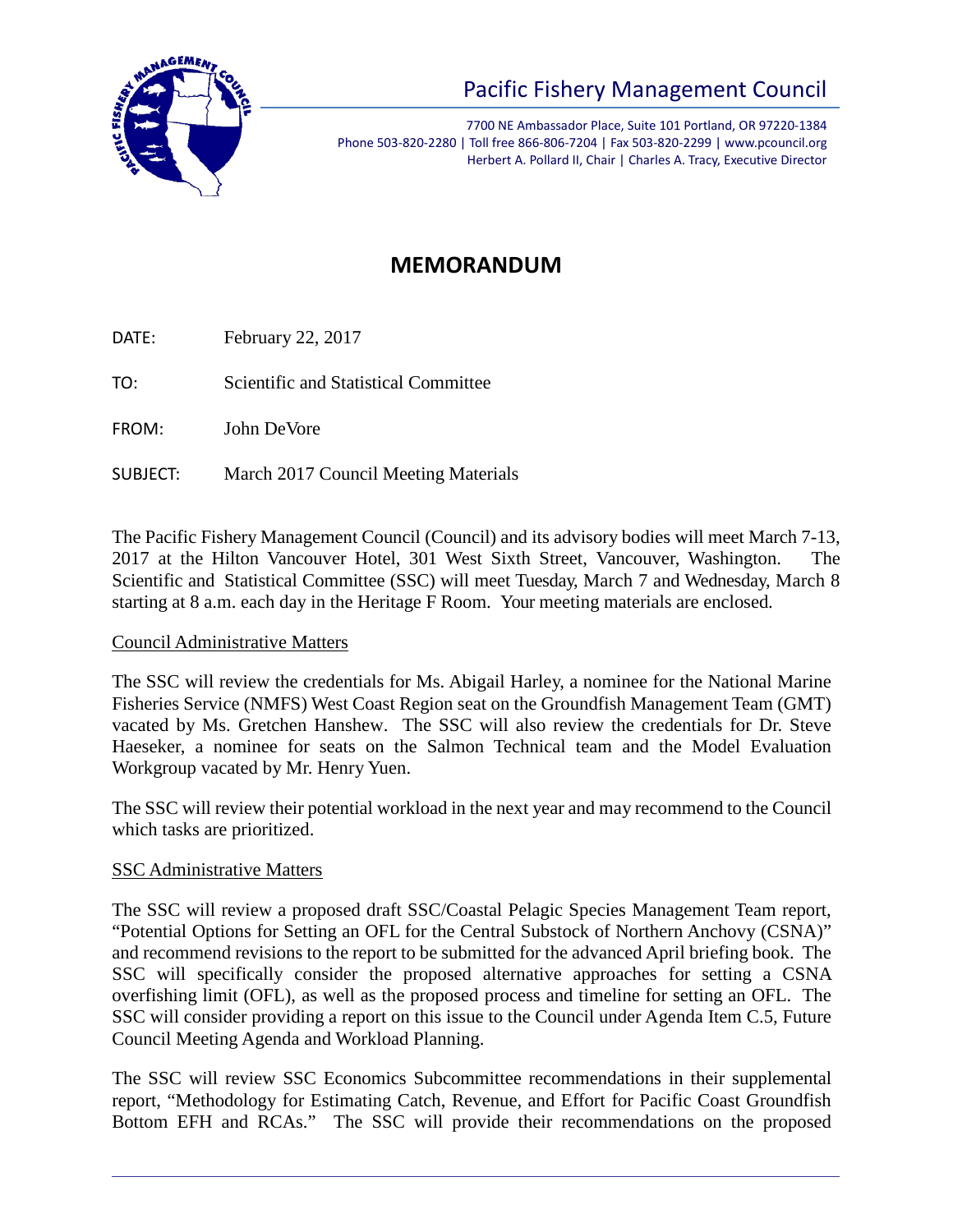#### Page 2

methodology to the EFH project team and may report to the Council under Agenda Item C.5, Future Council Meeting Agenda and Workload Planning.

#### Salmon Management

The SSC will review the 2016 Fisheries and Summary of 2017 Stock Abundance Forecasts and recommend to the Council whether this report is the best available science and can be used in modeling 2017 ocean salmon fisheries, specifying acceptable biological catches, and setting annual catch limits.

The SSC will review a salmon genetic stock identification (GSI) study proposal and will report their recommendations to the Council on the scientific merits of this proposal.

#### Ecosystem Management

The SSC will review the California Current Integrated Ecosystem Assessment State of the California Current report and provide their recommendations to the Council on the use and future content of this report.

The SSC will review progress in evaluating potentially useful sablefish ecosystem indicators and provide guidance on future work.

The SSC will review progress on scientific matters related to any active ecosystem initiatives and will identify scientific issues related to the initiatives listed in Ecosystem Initiatives Appendix that may merit Council attention in the coming year.

#### Groundfish Management

The SSC will review reports and recommendations from recent workshops and methodology reviews as follows: 1) the Groundfish Historical Catch Reconstruction Workshop, 2) the Groundfish Productivity Workshop, 3) Assessment Methodologies Proposed for Use in 2017 Groundfish Assessments, and 4) a review of proposed changes to the draft "Accepted Practices Guidelines for Groundfish Stock Assessments". The SSC will adopt these reports and/or provide their recommendations to the Council on these matters, as appropriate. The SSC may also comment on 5) a proposed reconstruction of unidentified rockfish and nominal Pacific ocean perch landings in Oregon, 6) recommendations from the GMT regarding their evaluation of lingcod and sablefish discard mortality rates, and 7) recommendations from the GMT regarding review of the commercial nearshore impact projection model.

The SSC will review a NMFS analysis of salmon bycatch associated with the groundfish fishery scenarios adopted by the Council in September, 2015 (Agenda Item I.1.a, NMFS Report 1). The SSC will recommend to the Council whether this analysis is best available science for decisionmaking.

Thank you all for your dedication to West Coast fishery management and the Council process. See you soon.

#### JDD:rdd